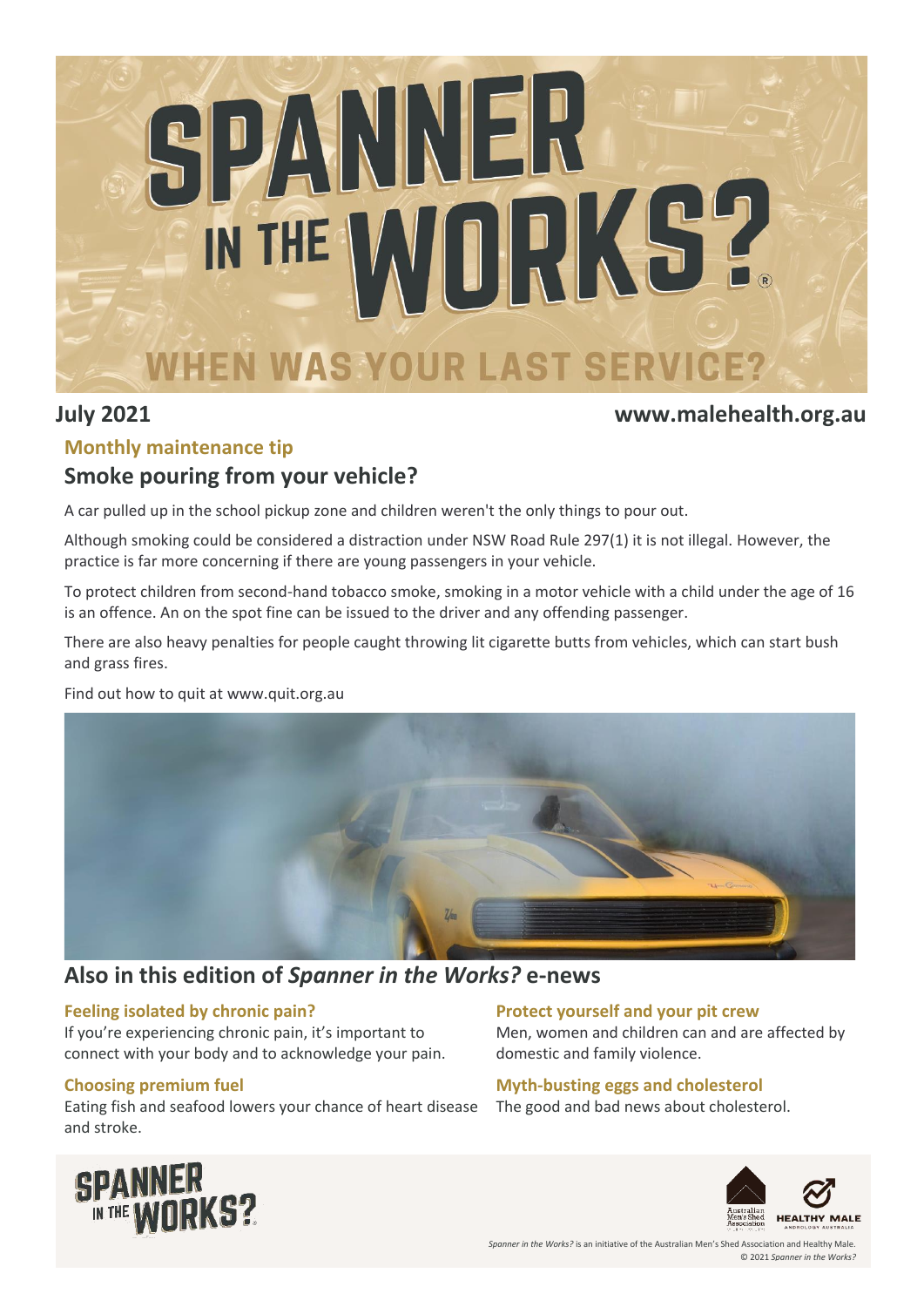### **National Pain Week**

# **Connection is key to addressing chronic pain**

Chronic pain is arguably Australia, and the world's, **fastest-growing medical condition.**

**1 in 5 Australians live with chronic pain -** including adolescents and children.

This includes **1 in 3 people over the age of 65**.

**1 in 5 GP consultations** involve a patient with chronic pain and **almost 5%** report severe, disabling chronic pain.

The prevalence of chronic pain is projected to increase as Australia's population ages – from around 3.2 million in 2007 to **5 million by 2050**.

People living with chronic pain often feel isolated by their pain.

Connection is key to addressing the social isolation that pain can create. If you're experiencing chronic pain, it's important to connect with your body and to acknowledge your pain.

It's equally important to seek support and advice from others rather than ignoring it and suffering in silence.

Visit www.nationalpainweek.org.au for more information.

Join Chronic Pain Australia for a free National Pain Week Facebook Live with retired AFL player Andrew Walker and Australian Diamonds netballer Madi Browne on Wednesday 28 July. Visit nationalpainweek.org.au/facebook-live-panel for more information.

Living with chronic pain? Find link to support services at painaustralia.org.au/find-support





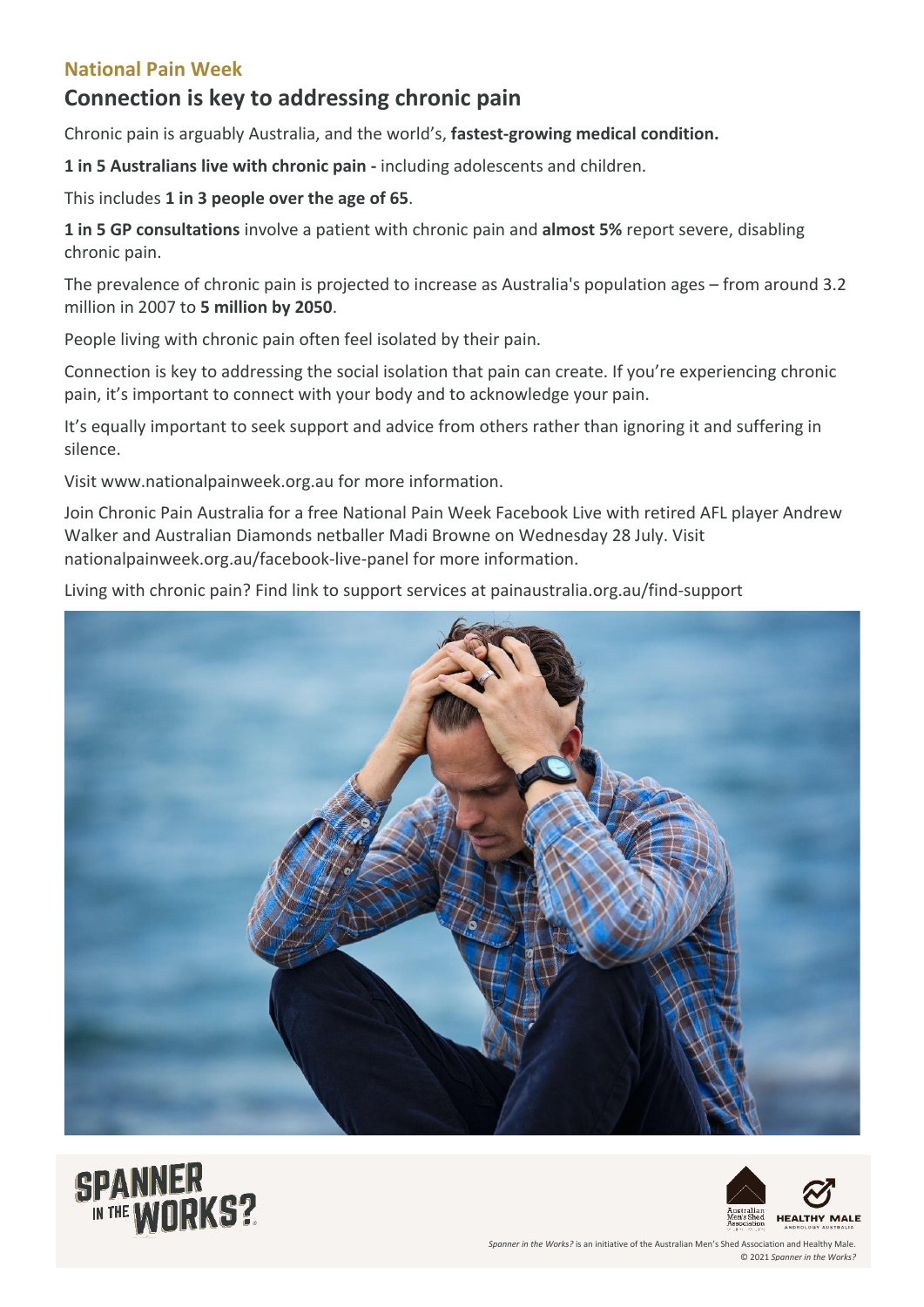### **Protect yourself and your pit crew**

# **Do you know someone experiencing domestic or family violence?**

Men, women and children can and are affected by domestic and family violence.

**Domestic violence** is violent behaviour between current or former intimate partners – typically where one partner tries to exert power and control over the other, usually through fear. It can include physical, sexual, emotional, social, verbal, spiritual and economic abuse.

**Family violence** refers to violence between family members, which can include violence between current or former intimate partners, as well as acts of violence between a parent and a child, between siblings, and more.

If you know or see someone affected by domestic or family violence be they a victim or perpetrator, stand up and call it out. There are a number of support services and help lines you can contact for assistance.

#### **If you require immediate assistance, please call 000.**

#### **1800 RESPECT** (1800 737 732)

1800respect.org.au National family violence and sexual assault counselling service. It is a free, confidential service available 24/7. Call 1800 737 732 to speak to a professional counsellor.

#### **Dads in Distress**

dadsindistress.asn.au A dedicated support group of men. Call 1300 853 437 Monday to Friday.

#### **Lifeline**

lifeline.org.au Crisi support services. Call 131 114, 24/7.

#### **Mensline Australia**

#### mensline.org.au

Telephone and online support, information and referral service. Counselling support for men to help deal with relationship problems in a practical and effective way. Specialist support to those who use or experience family and domestic violence. Call 1300 789 978.

#### **One in Three Campaign**

oneinthree.com.au

Raising awareness of the needs of male victims of family violence and abuse. They provide information on family violence and a range of support services available for men.

If you or someone else is worried about the impact you are having on those around you, there's help available. Visit whiteribbon.org.au/Changing-Behaviour/Pathways-to-Change

## **Myth busting**

# **Eating eggs raises cholesterol?**

While eggs do contain high levels of dietary cholesterol, multiple studies have shown they have little to no impact on the body's blood cholesterol levels when consumed as part of a healthy diet.

The CSIRO conducted a range of research, both in clinical trials and in a survey of more than 84,000 Australians, and found that egg consumption is actually linked to a number of positive health outcomes.

While the news is good for eggs, it's important keep your cholesterol in check. Dr Rob talks cholesterol in Episode 5 of this season of The Shed Wireless. Visit mensshed.org/theshedwireless to listen to Ask the Doc (at 39.00 min) on The Shed Wireless.





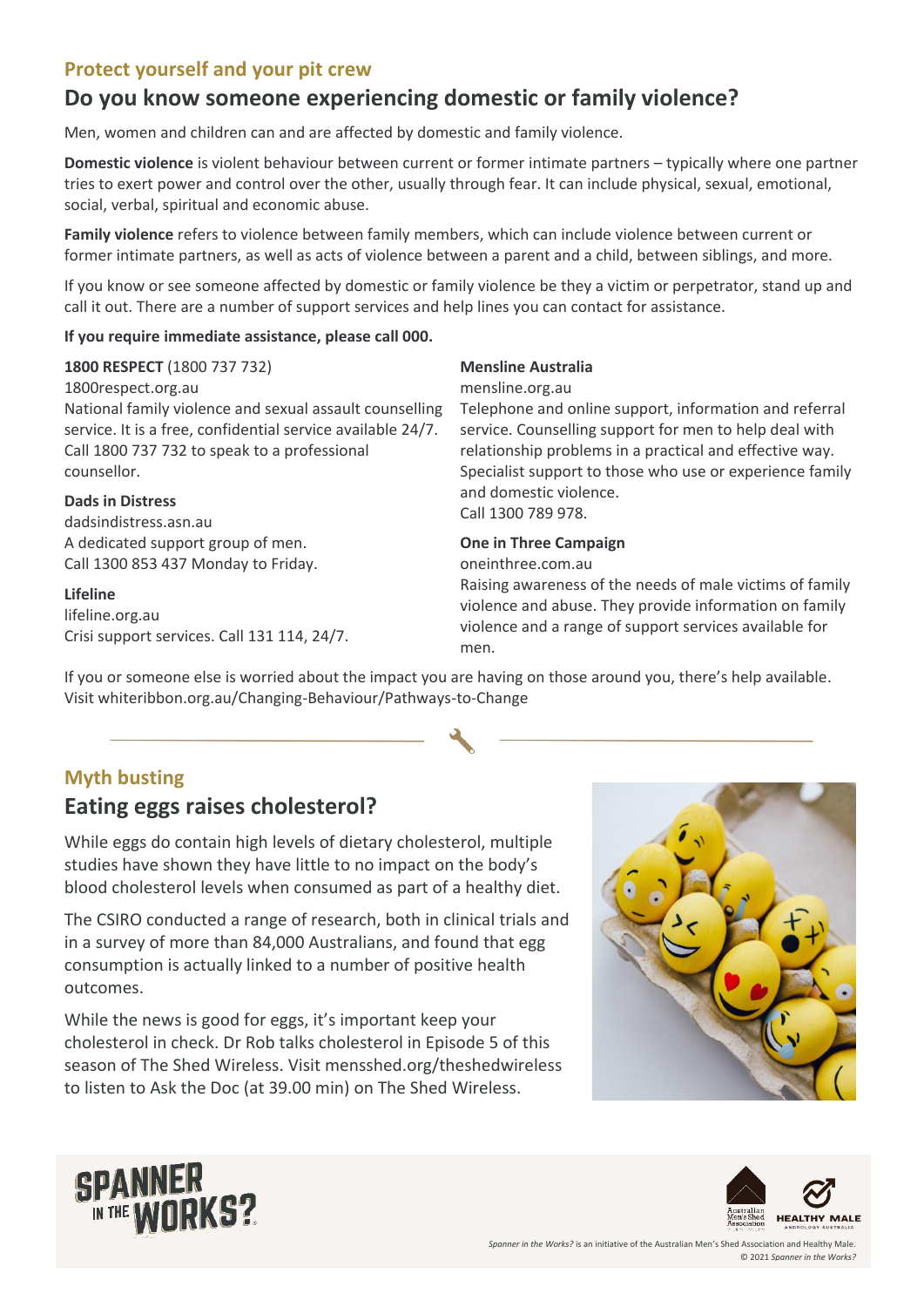# **Choosing premium fuel**

# **Eating fish lowers your chances of heart disease and stroke**

### **Incorporating more fish and seafood into your diet can significantly lower your chances of heart disease and stroke.**

Fish and seafood are low in saturated fat and rich in omega-3 fatty acids, and our bodies don't produce omega-3 naturally, so eating fish that contains omega-3, particularly oily fish, is important for your heart.

The recommended 2-3 servings of fish a week make up a protein-packed, heart-healthy diet for the whole family to enjoy.

Fish with the highest levels of omega-3 include salmon, blue mackerel, herring, canned sardines, canned salmon, and some varieties of canned tuna (check the label). Other good sources of omega-3 include barramundi, bream, flathead, squid, scallops (not the potato ones!), and mussels.

#### **How do I eat more fish and seafood?**

When you're meal planning consider including fish and seafood as a regular part of your weekly shopping list.

Frozen seafood may be a cheaper and more convenient choice to keep in mind when meal-planning or preparing for the weekly shop. Look out for weekly specials or ask your local fish supplier for best fish buys of the day.

The recommended serving size per person is 150g of fresh fish (about the size of your hand) and 100g of tinned fish in oil or spring water.

#### **What is the best cooking method?**

It is best to choose healthier cooking methods for fish such as grilling, steaming, barbequing, poaching, baking, or pan frying. It is also important to cook your fish in a healthier oil like olive oil, canola oil, sunflower oil, or peanut oil. If you like crumbed fish, this can be ok if you choose to crumb it yourself in wholegrain breadcrumbs and cook using a healthier cooking method and a healthy oil. We don't recommend battered fish, as it is generally deep fried.

It is important to remember that no single food exclusively promotes heart health over any other.

A consistent, heart-healthy eating pattern matters most. Generally choosing to eat healthier proteins will minimise your risk of heart disease (heart failure and sudden cardiac arrest) and stroke.

#### **Where do I start?**

Luckily, fish is a versatile protein that can be cooked in many ways. The Heart Foundation has curated many simple and delicious (and FREE!) recipes that showcase fish. Visit

shop.heartfoundation.org.au/collections/ebooks/products/fish-recipe-ebook to download your copy of the Fish Recipes eBook.